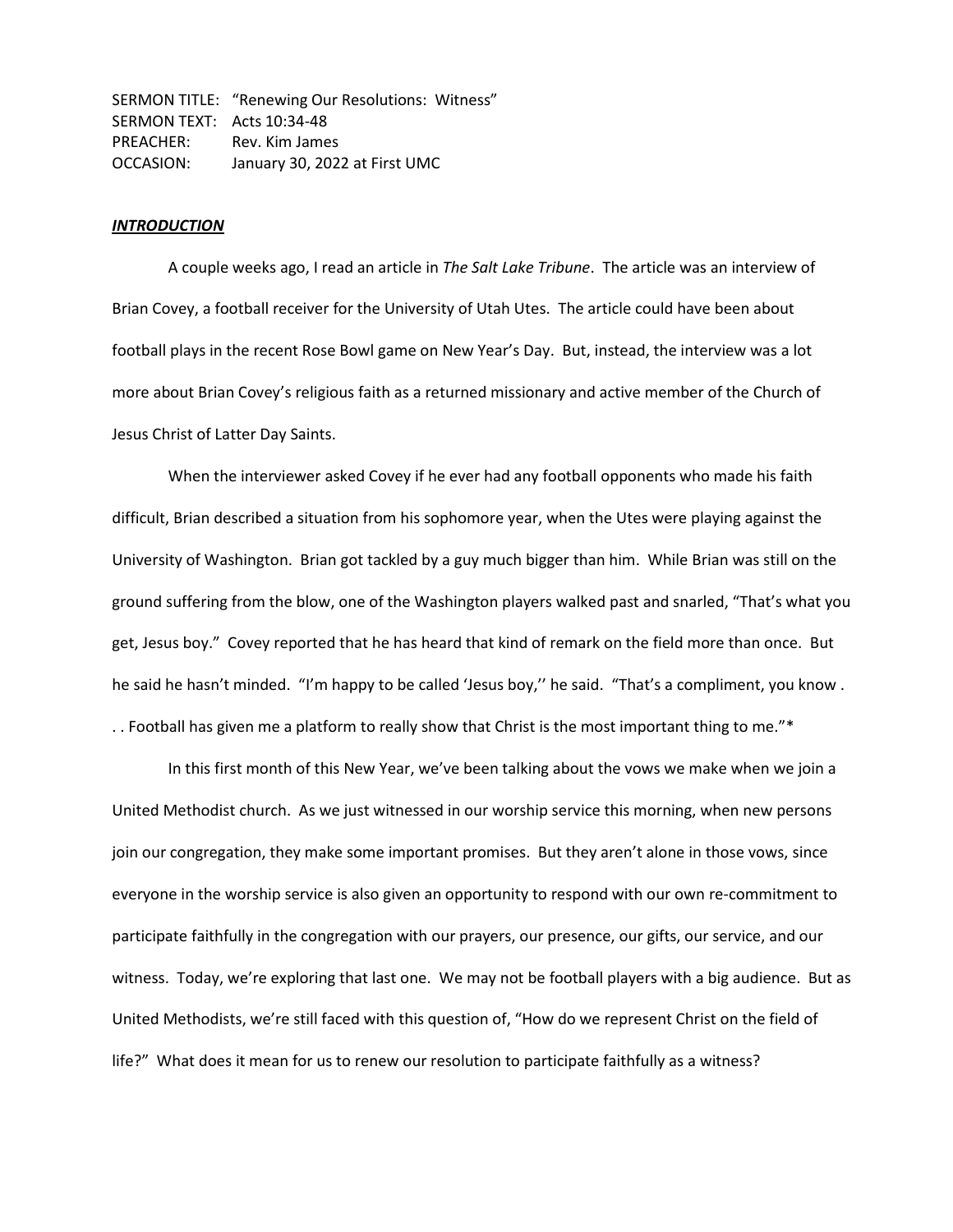# *1—SAYS, "JESUS CHRIST IS LORD OF ALL"*

To help us find some answers to this question, we're going to consider the story from Acts 10. And right away, in verse 36, we see that a witness is one who says, "Jesus Christ is Lord of all."

In this story, it was the Apostle Peter who was speaking. You might recall that Peter was one of those fishermen whom Jesus had called to leave behind their nets and become fishers of people. Because Peter was Jewish, up until now he had mostly been talking about Jesus with other Jewish people. But, in this story in Acts 10, Peter was addressing a bunch of Romans who were gathered in the house of Cornelius, a Roman military leader. This incident took place in Caesarea, a Palestinian city which had been taken over by the Romans and named after Caesar, the king or emperor, of the vast Roman Empire. The various Caesars were powerful guys, who wanted everyone to think of them as gods. *Divine, all supreme,*  and *Lord* were terms associated with the Roman emperors. And, yet, it was in that context that Peter boldly testified, "Jesus Christ is Lord of all."

Peter was challenging the political power of his day by naming someone else who was more worthy of allegiance and devotion. Peter was denying the divinity of Caesar and exalting Jesus Christ instead. Such a pronouncement was amazing on a couple of fronts. It was incredible for Peter to even be talking with the Roman gentiles because his Jewish upbringing limited those with whom he could associate. In the earlier verses of Acts, chapter 10, you can see how hard God had to work to persuade Peter that it was OK even to step foot inside Cornelius' house. And then, for Peter to be brave enough to tell those sword-carrying Roman soldiers that their exalted Caesar wasn't the ultimate one they thought that there was someone else, instead, to whom they owed their loyalty—wow! It's no wonder that, in the original Greek language of the New Testament, they used the same word for *witness* and *martyr*. To speak like that could get you killed.

But Peter knew what he had to do and what he had to say. As his fellow apostle Paul wrote in *his* letter to the Christians at Rome, we need to confess with our lips that Jesus Christ is Lord, not only for our *own* salvation, but so *others* can hear the good news as well. "How are they to believe in one of whom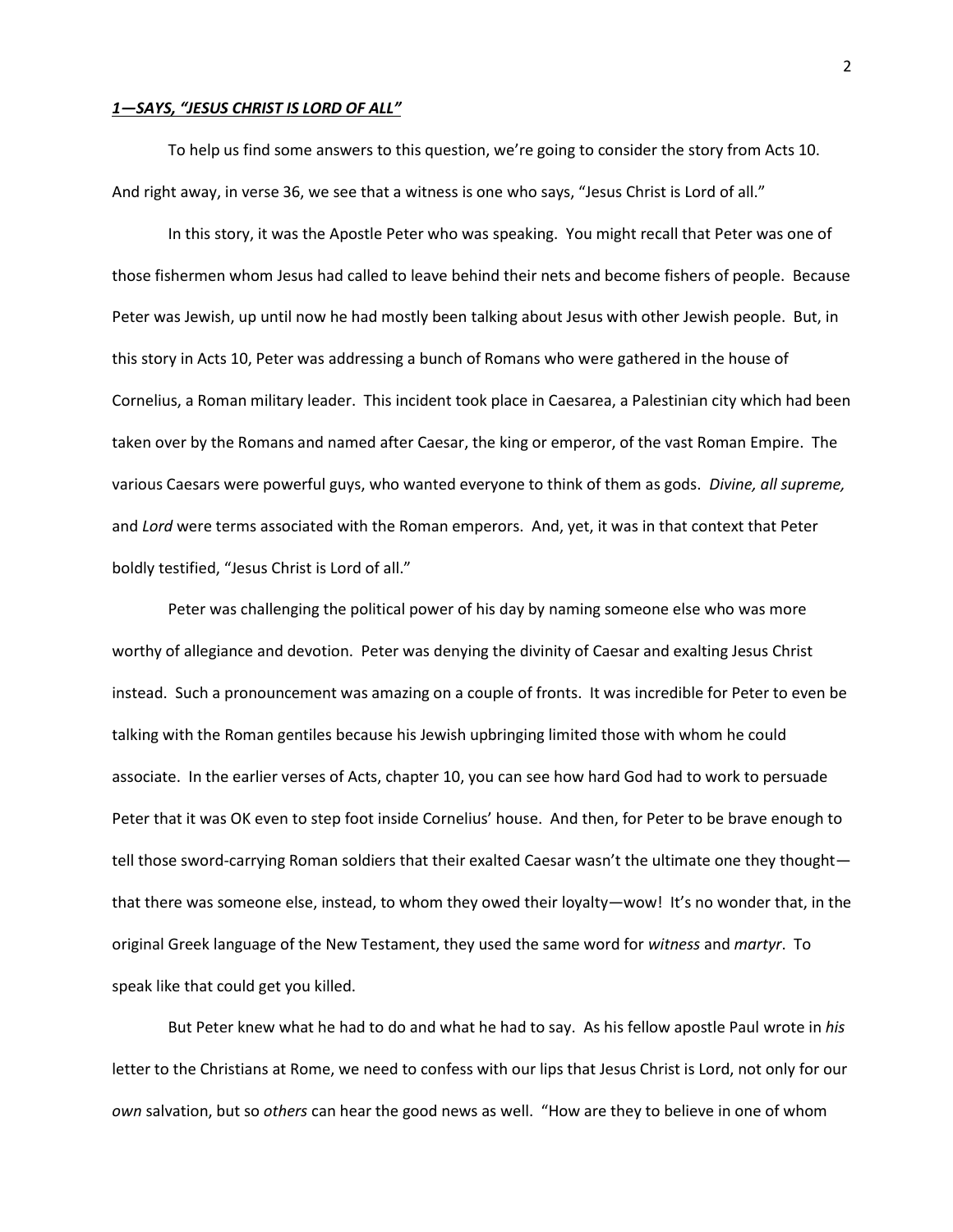they have never heard?" asked Paul. "And how are they to hear without someone to proclaim him?" (Romans 10:9-14).

Some time ago, I heard a radio interview of a musician who said that he grew up in a part of the United States "where Elvis was king and Jesus was Lord." Well, for us United Methodist Christians, Jesus needs to be both our king and our Lord. We need to allow him to rule in our hearts and our behaviors. And we need to be willing to speak about how important Jesus is in our lives. To be a faithful witness, we need to say, "Jesus Christ is Lord of all."

### *2—KNOW AND TELL THE BASICS OF FAITH*

This story in Acts gives us a second idea of what it means to be a faithful witness. We need to know and tell the basics of faith. We see this in verses 37 through 43, where Peter was laying it out to the Gentiles gathered at Cornelius' house. Peter explained that Jesus' ministry began after his baptism by John and then spread throughout Judea. God anointed Jesus with the Holy Spirit and power, so that Jesus was able to heal those who were oppressed. Then Jesus was put to death on a tree, and God raised him on the third day. Afterward, Jesus appeared to many people, eating and drinking with some, and commanding them to testify that forgiveness of sins is possible through his name.

Bible scholars tell us that this little summary given by Peter was an early church creed. The earliest Christians used creeds to help the believers learn the basic doctrines of the Christian faith. They didn't have New Testaments back then that they could turn to chapter and verse, so they needed simple creedal statements that they could memorize. Hymns worked the same way. If they could sing it, they could remember it. Kind of like memorizing times tables helps you do math problems, if you knew your creeds and hymns, you would know what you believed and you would be able to share that knowledge easily with other people.

So, how well do you know your Christian basics? If you were asked or had an opportunity to tell someone what you, as a Christian, believe, what would you say? Would you start with Jesus? Would you tell how God came in human flesh as a baby, lived a human life, called disciples, and taught people how to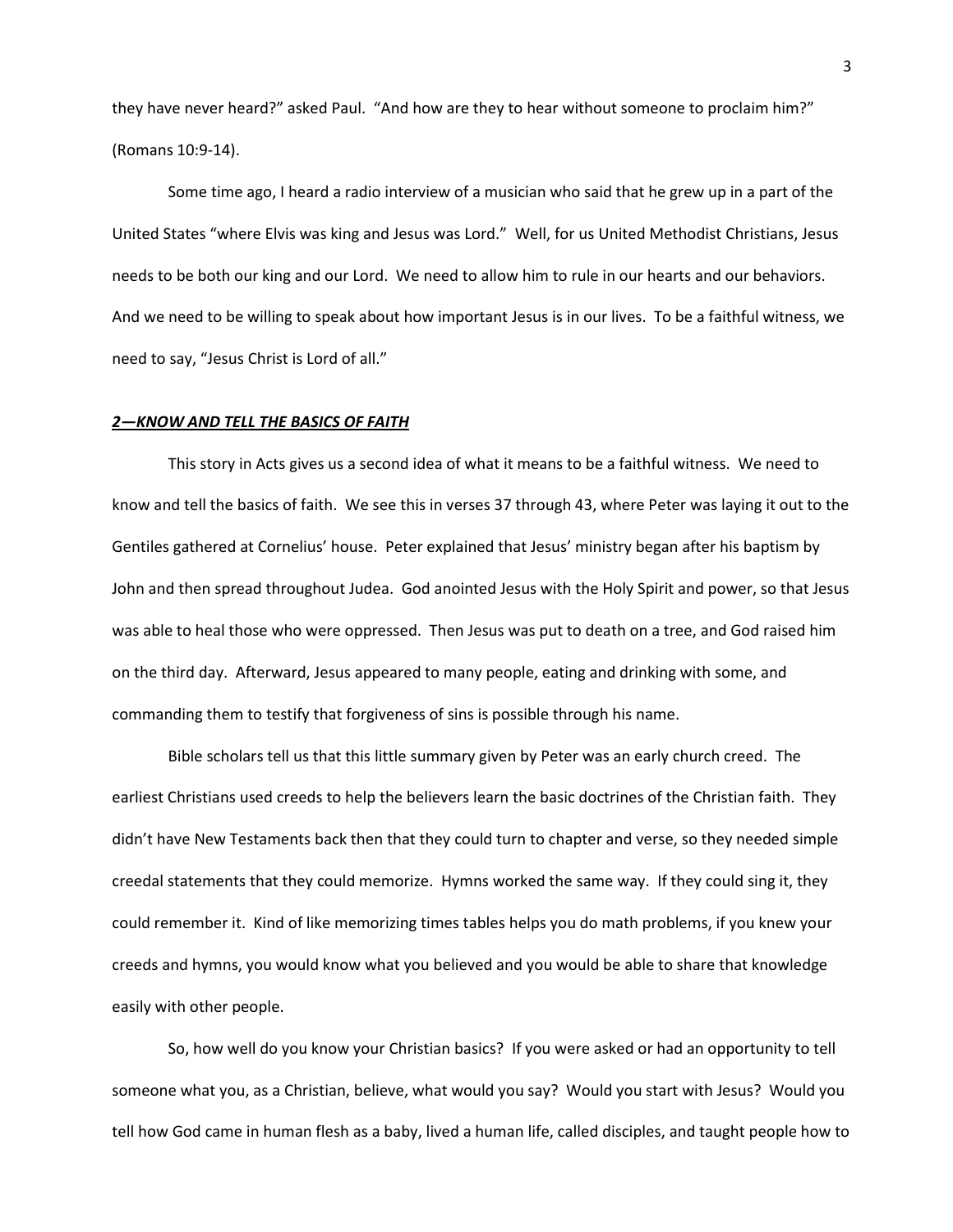live? Would you tell how Jesus healed the sick, forgave sinners, and offered love to outcasts? Would you tell how Jesus challenged the religious and political leaders of his day, and that caused him to be crucified? Would you tell that, even while hanging on a cross, Jesus offered forgiveness and compassion to those around him? Would you tell how the disciples' grief turned to joy when they discovered that God had raised Jesus from the dead? Would you share how God's forgiving and resurrecting power has affected your life for the better and given you hope and strength through hard times? As the choir sang, witnesses "love to tell the story." If we're going to be a witness for Jesus, then we need to know and be able to tell the basics of Christian faith.

## *3—HAVE A SPIRITUAL GROWING EDGE*

But our Christian witness isn't just about saying, "Jesus is Lord," and being able to list some basic beliefs. I guess one of the reasons we United Methodists don't recite creeds every Sunday in worship is that we don't want to get stuck in a black-and-white, fundamentalist position, where we think we've already learned all there is to know. In the tradition of John Wesley, United Methodists are a people who are constantly "going on to perfection." That means we're always striving to understand more and do better. It's great to look back on the day of our salvation and have assurance in our hearts that we have been forgiven by God. But we should never be satisfied with what happened in the past. We should always have a current spiritual growing edge. We should have a place where God is engaging and challenging us today—where we feel spiritually alive.

In Acts 10, for Peter, the spiritual growing edge was coming to the recognition that God could accept Gentile believers. Salvation wasn't limited to just those of Jewish ancestry and traditions. In verses 44-46, even Peter's companions witnessed this astounding act of God, that God's Holy Spirit was poured out on even uncircumcised Romans! It's hard for us today to realize how radical that was for Peter and the earliest Christians. God was definitely pushing them out of their comfort zone and challenging their long-held beliefs about who could or could not be considered righteous. God was